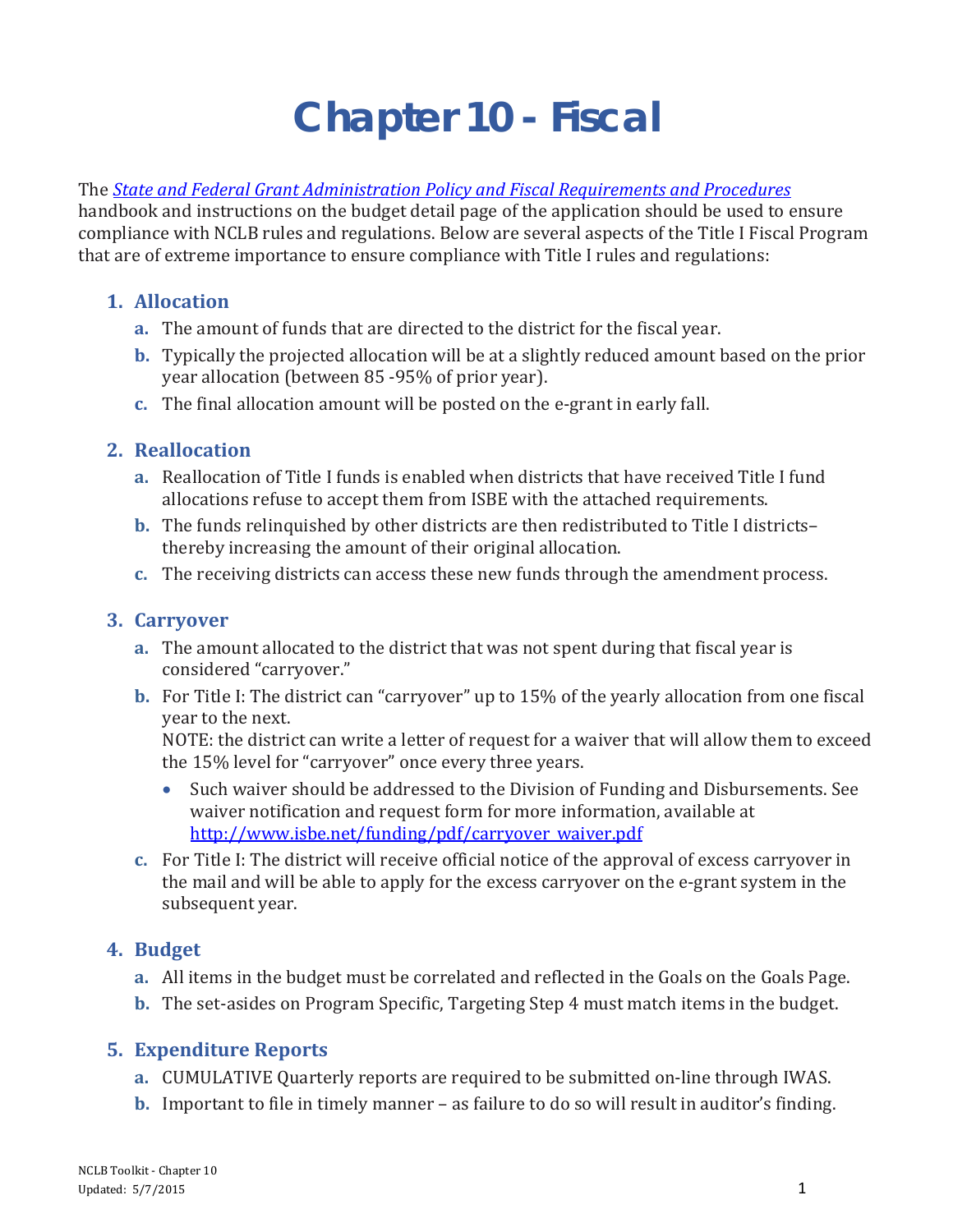- **c.** Remember to maintain documentation (purchase orders, receipts, travel requests, etc) to support Expenditure Report in office files.
- **d.** Expenditure reports can be submitted more often as expenditures are liquidated to receive funding.
- **e.** All payments are generated by the cumulative expenditure reports submitted. Payment schedules are no longer part of the application due to all Federal Funds being paid on a reimbursement method.

#### **6. Amendments**

- **a.** An amendment must be submitted any time there is a change in the scope of program or cost related items.
- **b.** Any budget cell can be overspent by the lesser of 20% or \$1,000 without amending as long as some other budget cell(s) has been underspent by the same amount. An amendment is needed if the expected expenditures exceed the variance allowed per program guidelines (20% or \$1,000 per budgeted cell, whichever is greater).
- **c.** BEWARE: Changes in one part of the e-grant may create need for revisions in other areas of the e-grant as well. (Ex: including summer school in the budget may create a need to include summer school in the Goals section of the e-grant).
- **d.** Amendments must be filed a) prior to expenditures being made based on the amendment; and b) the final amendment must be filed 30 days prior to the current project end date.
- **e.** Be sure to change appropriate program specific pages as needed when amending budget items, including changes in private school shares and set asides.

#### **7. Function and Object Codes**

- **a.** Function definition: The action or purpose for which a person or thing is used or exists. This includes activities or actions which are performed to accomplish the objectives of the project.
- **b.** Object definition: Cost of service or commodity obtained as a result of a specific purpose.
- **c.** Function and Object codes are the first two columns on the left of the budget page.
- **d.** Each column contains Function and Object codes allowable for a specific grant.
- **e.** Enter the appropriate level of detail for each function/object code into the **Expenditure Description and Itemization** textbox. Providing adequate description will facilitate the approval process. See the Instructions link for common item placement and for the amount of detail that should be included for approval.
- **f.** See page 24–27 in the *[State and Federal Grant Administration Policy and Fiscal](http://www.isbe.net/funding/pdf/fiscal_procedure_handbk.pdf)  Requirements [and Procedures](http://www.isbe.net/funding/pdf/fiscal_procedure_handbk.pdf)* for more information on function and object codes and for general grant procedures, policies and requirements.

# **8. Project Begin and End Dates**

- **a.** Project begin date WILL BE the date in which the LEA first submitted their INITIAL NCLB application to the Illinois State Board of Education (once an initial application is approved) or July 1, whichever is later.
	- **i.** Project end date is normally 6/30/20xx.
- **b.** The end date can be modified if activities occur after the defaulted 06/30/20xx end date.